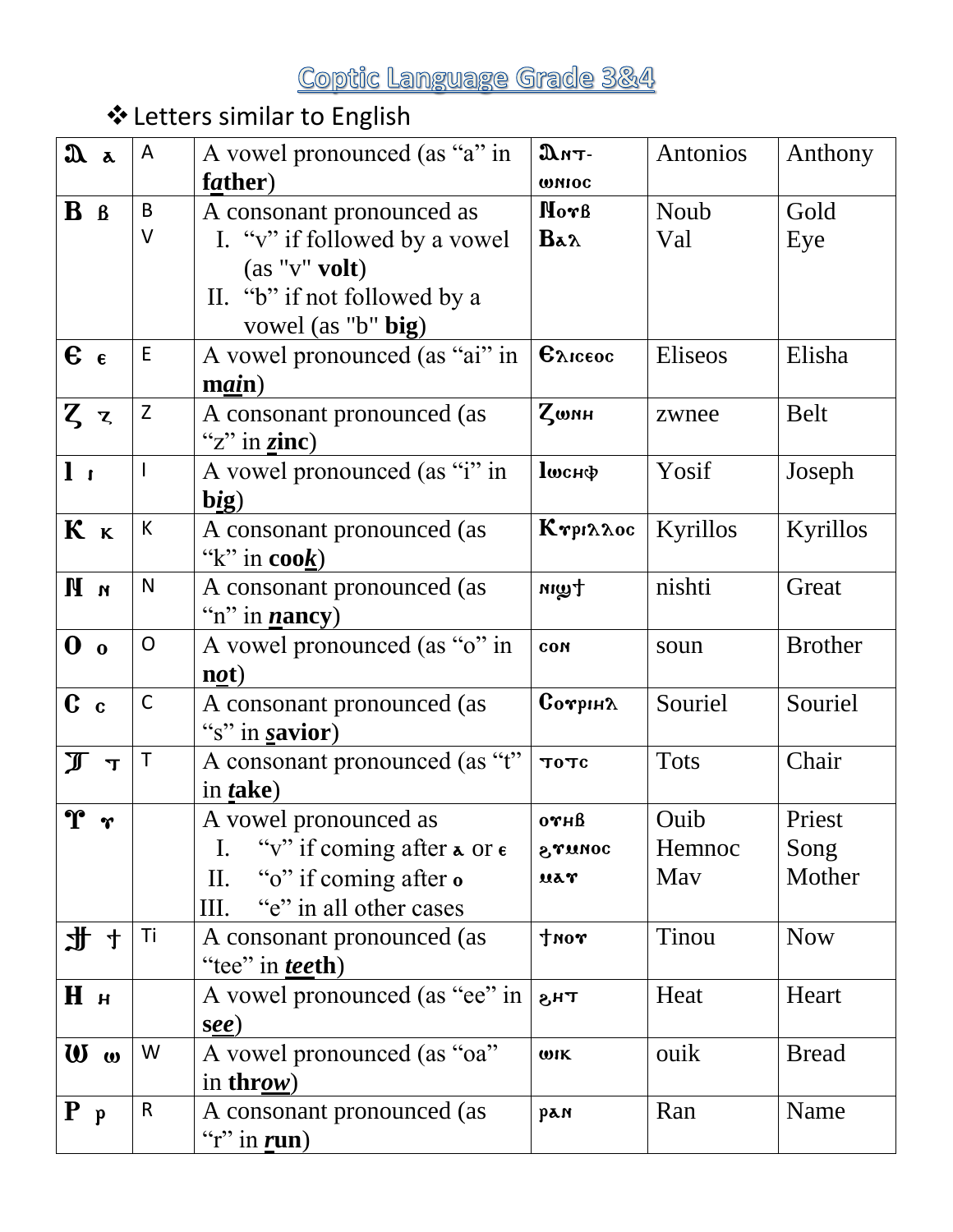| $\mathbf{x} \times$ | A consonant pronounced as<br>I. "k" Coptic origin words<br>"sh" (sheep) if coming be-<br>$\prod$ . | $x$ нии<br>$\mathbf{x}_{\epsilon}$<br>$\mathbf{\dot{x}}$ рнстос | Kimi<br><b>Shere</b><br><b>Ekhristos</b> | Egypt<br>Hail<br>Christ |
|---------------------|----------------------------------------------------------------------------------------------------|-----------------------------------------------------------------|------------------------------------------|-------------------------|
|                     | fore $\epsilon$ , <i>г</i> , <i>н</i> , $\mathbf{r}$<br>"kh" (Mikhaeel) otherwise                  |                                                                 |                                          |                         |

#### ❖More Letters

| $\mathbf{b}$ $\delta$     | KH           | A consonant pronounced as in<br>Arabic "kh"                                                                                           | <b>ФНВс</b>                             | Khibs      | Lamp       |
|---------------------------|--------------|---------------------------------------------------------------------------------------------------------------------------------------|-----------------------------------------|------------|------------|
| sS                        | H            | A consonant pronounced as "h"<br>in <i>house</i>                                                                                      | тнз                                     | Heat       | Heart      |
| $\lambda$ $\lambda$       | L            | A consonant pronounced as "l"<br>in look                                                                                              | $\lambda$ ac                            | Las        | Tongue     |
| $\mathbf{u}$ $\mathbf{u}$ | M            | A consonant pronounced as "m"<br>in <i>mother</i>                                                                                     | MOKNEK                                  | Mokmek     | Think      |
| $\mathbf{x} \times$       | $\mathsf{J}$ | A consonant pronounced as<br>I. "j" if coming before $\epsilon$ , $\iota$ , $\mu$ ,<br>$\mathbf{\dot{r}}$ junior<br>II. "g" otherwise | $x_1x$                                  | <b>Jig</b> | Hand       |
| $\Pi$ π                   | P            | A consonant pronounced as "p"<br>in Peter                                                                                             | Петрос                                  | Petros     | Peter      |
| $\Phi$ $\Phi$             | $\mathsf F$  | A consonant pronounced as "f"<br>in $f$ an                                                                                            | Φг-<br>λоπатир                          | Filopater  | Philopater |
| $6'$ $6'$                 | Ch           | A consonant pronounced as "ch"<br>in <i>Church</i>                                                                                    | $6°$ <sub>orc</sub>                     | Chois      | Lord       |
| Zξ                        | X            | A consonant pronounced as "x"<br>in box                                                                                               | <b>ZOUH</b>                             | Xomi       | Ruler      |
| $\theta$ $\theta$         | Th           | A consonant pronounced as "Th"<br>in <i>think</i>                                                                                     | <b>ФЕЛИЛ</b>                            | thelil     |            |
| 2a                        | Th,          | TH as in then,                                                                                                                        | $\boldsymbol{\Delta}$ oza               | Zoksa      | Glory      |
|                           | D            | (D in names)                                                                                                                          | $\mathbf{\Delta}$ arı $\mathbf{\Delta}$ | David      | David      |
| $\mathbf{P}$              | F            | A consonant pronounced as "f"<br>in $f$ an                                                                                            | Ϥωπε                                    | fote       | Towel      |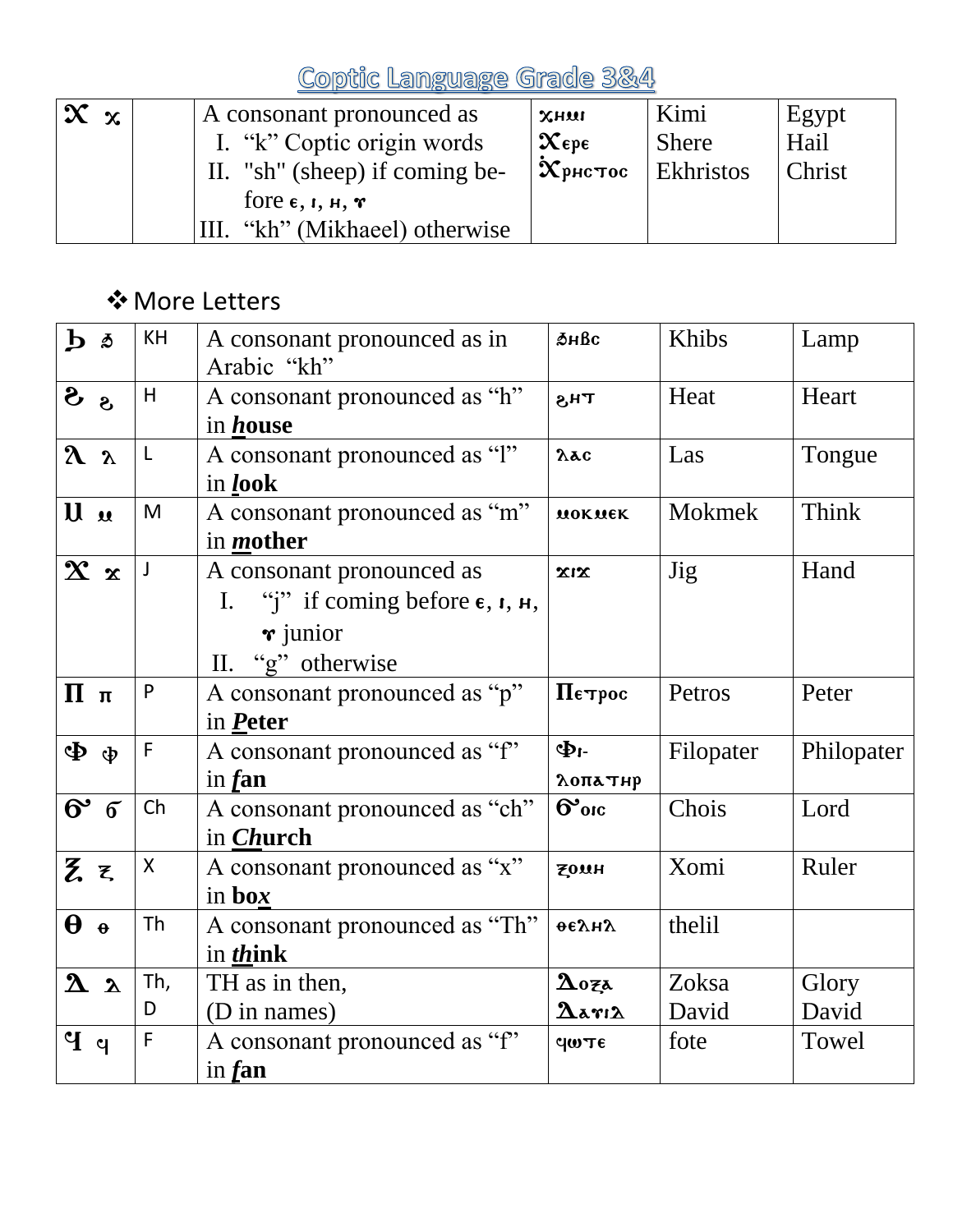|                       | $\overline{\mathbf{S}}$         | G,        | A consonant pronounced as                                            | $\sum$ $\alpha$ <i>B</i> pi <sub>H</sub> $\alpha$ | <b>Ghabriel</b> | Gabriel |
|-----------------------|---------------------------------|-----------|----------------------------------------------------------------------|---------------------------------------------------|-----------------|---------|
|                       |                                 | GH,       | <b>1.</b> "g" if coming before $\epsilon$ , $\iota$ , $\mu$ , $\tau$ | $\mathfrak{g}_{\mathbf{z}}$                       | Angelos         | Angel   |
|                       |                                 | <b>NG</b> | II. "ng" if coming before $\mathbf{r}, \mathbf{\kappa}, \mathbf{z}$  | TATUA                                             | taghma          | Rank    |
|                       |                                 |           | $\mathbf x$                                                          |                                                   |                 |         |
|                       |                                 |           | III. "gh" otherwise                                                  |                                                   |                 |         |
|                       | $\mathbf{\Phi}$ $\mathbf{\Psi}$ | Ps        | PS (both are pronounced)                                             | <b><i>Wall</i></b>                                | psali           | Song    |
| $\boldsymbol{\omega}$ | $\boldsymbol{\omega}$           | Sh        | A consonant pronounced as "sh"                                       | ழுகா                                              | shy             | feast   |
|                       |                                 |           | in shake                                                             |                                                   |                 |         |
| $\bar{\mathfrak{c}}$  |                                 | So        | it is the numeral 6                                                  | $\bar{r}$ negoor                                  | so enehoou      | 6 days  |





I. When Jenkem comes over a vowel letter, the letter must be pronounced by itself.

II. When Jenkem comes over a consonant, an w sound proceeds the letter.

for example  $\mathbf{\dot{n}} = \mathbf{\epsilon n}$   $\mathbf{\dot{u}} = \mathbf{\epsilon u}$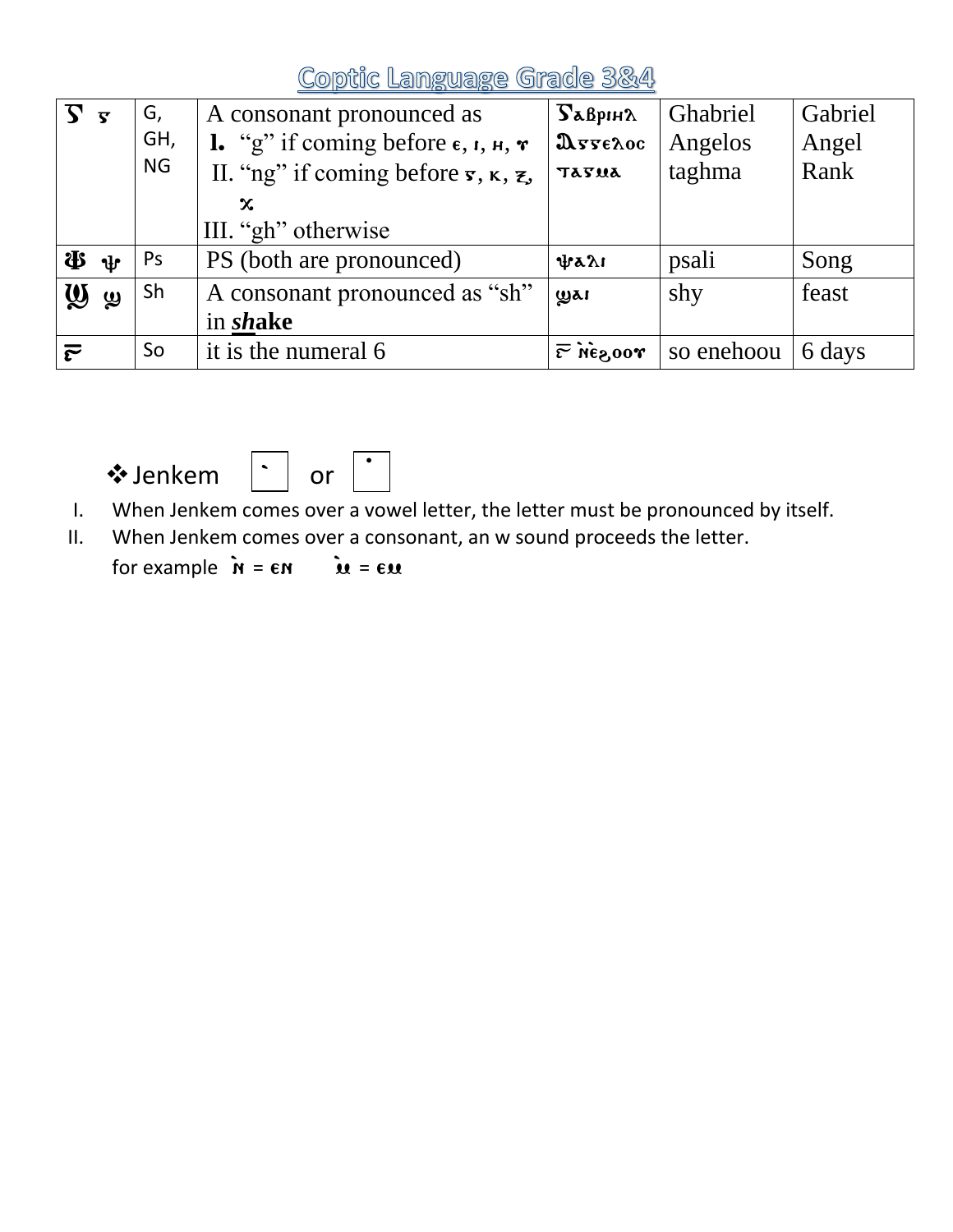#### ❖Part for memorizing

| $\boldsymbol{\chi}_{\mathfrak{e}}$ пенішт етзен ніфноті | Je peniot etkhen       | Our Father who art   |
|---------------------------------------------------------|------------------------|----------------------|
| иаречтотво на пекран:                                   | nifioui mareftouvo     | in heaven; hal-      |
| маресі міе текметотро<br>$\cdot$ :                      | enje pekran : mares-   | lowed be Thy         |
| ПЕТЕРЛАК<br><b>маречуюпі</b>                            | ee enje tekmetouro :   | name. Thy king-      |
| uippht sen ripe neu sixen                               | petehnak marefshopi    | dom come. Thy will   |
| піказі:                                                 | emefrti khen etfe      | be done on earth     |
|                                                         | name hijen pikahi:     | as it is in heaven.  |
| пенши пте раст инку нан                                 | penoik ente rasti mif  | Give us this day our |
| ифоот: отог, ха инетером                                | nan emfo-ou : ouoh     | daily bread. And     |
| nang tuqqué : xoâs nan                                  | ka niateron nan evol:  | forgive us our tres- |
| пото этэний Ловэ шхиэти                                 | emefriti hoan          | passes. As we for-   |
| <b>NATH</b><br>epwor<br>$\mathbf{r}$<br>0702            | entenkoa evol enni-    | give those who       |
| мперентен еботи епірасмос                               | ete ouon entan erou:   | trespass against us. |
| -iπ ag Λoθэ́ naugan aΛΛa                                | ouoh emperenten ek-    | And lead us not      |
| πετε,ωον.                                               | houn epirasmos alla    | into temptation,     |
|                                                         | nahmen evol ha pi-     | but deliver us from  |
|                                                         | pet-ho-ou              | the evil one.        |
| <b>I</b> HCOTC<br>Піхрістос<br>Реи                      | Khen Pikhristos Isos   | In Christ Jesus our  |
| Пембою<br>2<br>Xε<br>ΠE<br>$\theta$ WK                  | Penshois : je thoak te | Lord, for Thine is   |
| THETOVPO NEM TXOM<br>ием                                | timetouro name ti-     | the kingdom and      |
| пішот ща енее амни.                                     | gom                    | the power and the    |
|                                                         | name pi-o-oo sha       | glory forever.       |
|                                                         | eneh amen.             | Amen.                |